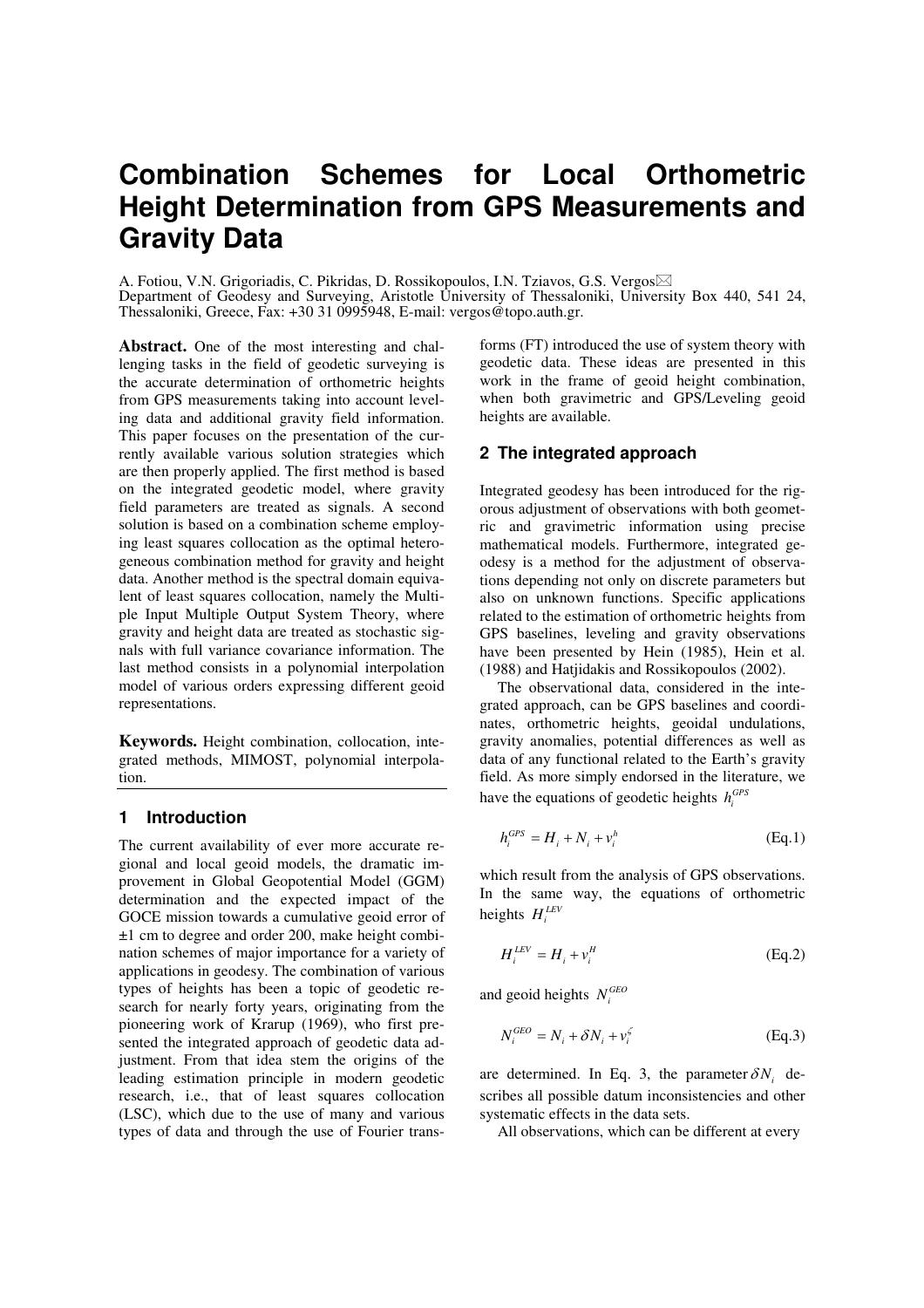**Table 1**. The observations equations for orthometric height determination in the integrated adjustment approach.

| $\mathbf{r}_{i} - \mathbf{r}_{i}^{o} + h_{i}^{o} \mathbf{m}_{i} = \mathbf{m}_{i} H_{i} + \mathbf{m}_{i} N_{i}$<br>GPS coordinates $\mathbf{r}_i$ ( $X_i$ , $Y_i$ , $Z_i$ ):          |  |  |  |
|--------------------------------------------------------------------------------------------------------------------------------------------------------------------------------------|--|--|--|
| $\mathbf{r}_{i} - \mathbf{r}_{i}^{\circ} = \mathbf{m}_{i} \delta H_{i} + \mathbf{m}_{i} N_{i}$<br><b>or</b>                                                                          |  |  |  |
| where $\mathbf{m}_i = \begin{bmatrix} \cos \varphi_i \cos \lambda_i \\ \cos \varphi_i \sin \lambda_i \end{bmatrix}$ is the unit vector to the reference ellipsoid.<br>$\sin \varphi$ |  |  |  |
| $\mathbf{r}_{ii} - \mathbf{r}_{ii}^{\circ} = -\mathbf{m}_i \delta H_i + \mathbf{m}_j \delta H_j - \mathbf{m}_i N_i + \mathbf{m}_j N_j$<br>GPS baselines:                             |  |  |  |
| $\mathbf{r}_{ij} - \mathbf{r}_{ij}^o - h_i^o \mathbf{m}_i + h_j^o \mathbf{m}_j = -\mathbf{m}_i H_i + \mathbf{m}_j H_j - \mathbf{m}_i N_i + \mathbf{m}_j N_j$<br><b>or</b>            |  |  |  |
| Geodetic heights: $h_i^{GPS} = H_i + N_i + v_i^h = H_i + \frac{1}{r_i} + v_i^h$<br>$\gamma_{i}$                                                                                      |  |  |  |
| Orthometric height differences: $\Delta H_{ii} = H_i - H_i$                                                                                                                          |  |  |  |
| $g_i = \gamma_i^o + \mathbf{m}_i^T \mathbf{M}(\mathbf{r}_i - \mathbf{r}_i^o) + \mathbf{m}_i^T gradT_i$<br>Gravity values:                                                            |  |  |  |
| $g_i = \tilde{\gamma}_i^o + \mathbf{a}_g^T \mathbf{m}_i \delta H_i + \delta g_i - \frac{1}{\gamma_o^o} \mathbf{a}_g^T \mathbf{m}_i T_i$<br><sub>or</sub>                             |  |  |  |
| where $\tilde{\gamma}_i^o = \gamma_i^o - N_i^o \mathbf{a}_i^T \mathbf{m}_i$ and the vector $\mathbf{a}_i$ depends on the Marussi matrix <b>M</b> .                                   |  |  |  |
| Geoid heights: $N_i^{GEO} = N_i + \delta N_i + v_i = \frac{1}{i} T_i + \delta N_i + v_i$                                                                                             |  |  |  |
| Potential differences: $\Delta W_{ij} = -\gamma_i^o H_i + \gamma_i^o H_j + T_i - T_i + \nu_{ii}$                                                                                     |  |  |  |

point, can be analyzed simultaneously with the general least squares collocation model

$$
\mathbf{w} = \mathbf{A} \mathbf{x} + \mathbf{G} \mathbf{s} + \mathbf{v} \tag{Eq.4}
$$

where *x* contains the orthometric heights ( $x_i = H_i$ , the deterministic parameters), *s* contains the geoid heights ( $s_i = N_i = T_i / \gamma_i$ , the stochastic parameters) and  $\nu$  are the observational errors. The adjustment problem is twofold, i.e., estimation with respect to *x* and prediction with respect to *s* and *v*. For the stochastic parameters it is assumed that their means

$$
E\{s\} = \mu, \ E\{v\} = 0 \tag{Eq.5}
$$

and the covariance matrices are given as

$$
E\{\mathbf{v}\mathbf{v}^{T}\} = \mathbf{C} = \begin{bmatrix} \sigma_{h}^{2}\mathbf{Q}_{h} & \mathbf{0} & \mathbf{0} \\ \mathbf{0} & \sigma_{H}^{2}\mathbf{Q}_{H} & \mathbf{0} \\ \mathbf{0} & \mathbf{0} & \sigma_{N}^{2}\mathbf{Q}_{N} \end{bmatrix}
$$

$$
E\{(\mathbf{s} - \mathbf{\mu})(\mathbf{s} - \mathbf{\mu})^{T}\} = \mathbf{K}
$$
(Eq.6)

and  $E\{ (\mathbf{s} - \boldsymbol{\mu}) \mathbf{v}^T \} = \mathbf{0}$ . The covariance matrix of signals  $K$  is obtained from the covariance function *K(P,Q)* of the disturbing potential at two different points *P* and *Q*, by applying the law of covariance propagation to the functionals relating the signals with the disturbing potential. For example, the geoid height covariance function is given as

$$
\mathbf{K}_N(P,Q) = \frac{1}{\gamma_P \gamma_Q} \mathbf{K}(P,Q) \tag{Eq.7}
$$

Initially, an empirical covariance function is determined from the gravity anomalies. Local covariance models for the disturbing potential on the local plane extended to the subspace above it and the corresponding functions of the gravity anomaly are given in Table 2. The adjustment of observations is carried out by applying the least squares principle (Dermanis, 1987; Dermanis and Fotiou 1992)

$$
\mathbf{v}^T \mathbf{C}^{-1} \mathbf{v} + \mathbf{s}^T \mathbf{K}^{-1} \mathbf{s} = \min \tag{Eq.8}
$$

which leads to best linear unbiased estimates for the deterministic parameters *x* and best linear unbiased predictions for the stochastic ones *s*, *v*.

### **3 The model function approach**

Let us assume that geoid height data is not available in the region of a GPS network, but some orthometric heights are known. The observation equations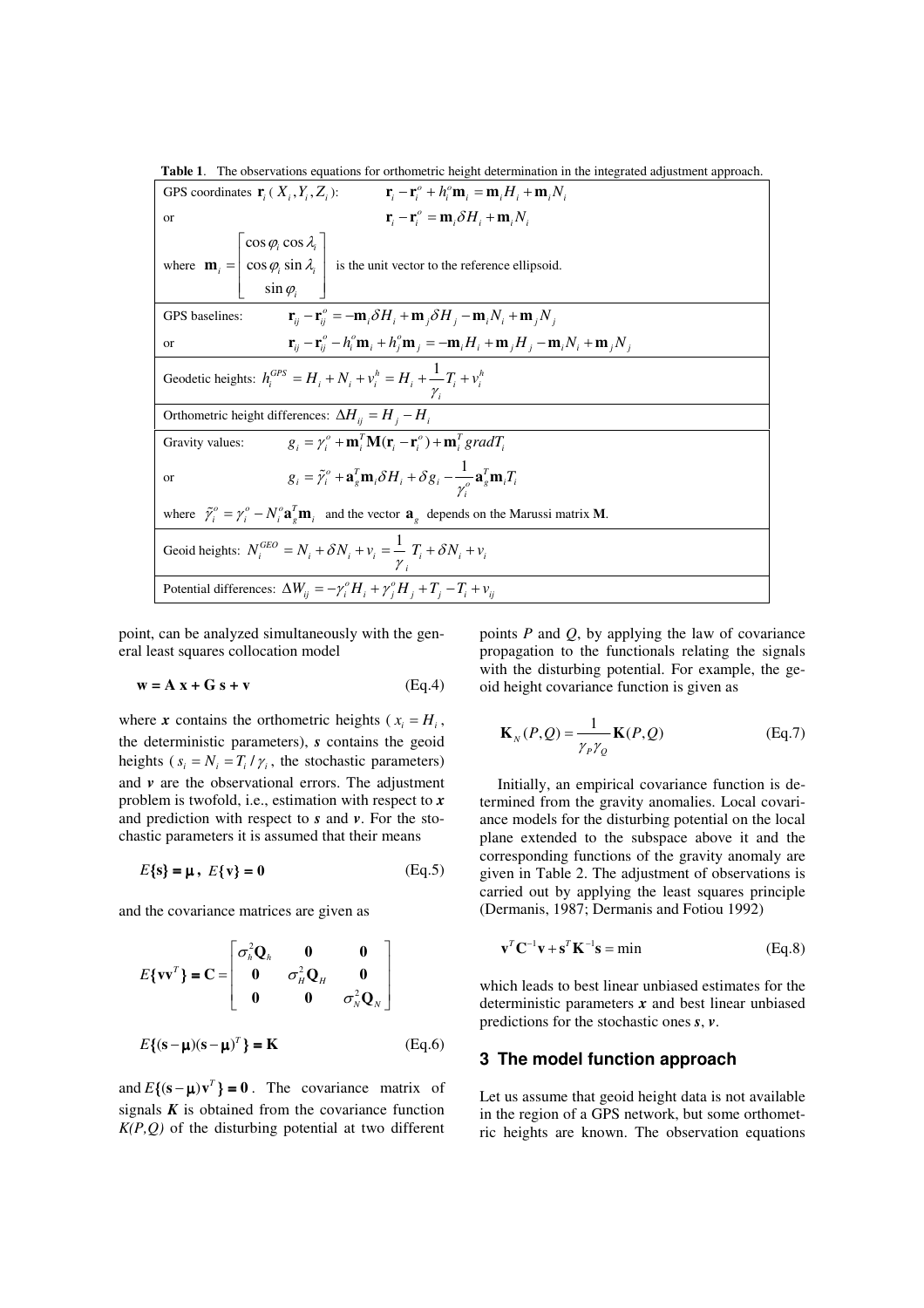**Table 2**: Local covariance models

|                                                                                                                                                                                                                              | For gravity                                                | For disturbing                                        |  |
|------------------------------------------------------------------------------------------------------------------------------------------------------------------------------------------------------------------------------|------------------------------------------------------------|-------------------------------------------------------|--|
|                                                                                                                                                                                                                              | anomaly $K_{\Delta g}(S)$                                  | potential K(S,z)                                      |  |
| Exponential<br>model                                                                                                                                                                                                         | $\sigma^2 e^{-\frac{S^2}{2d^2}}$                           | $C_{\tilde{r}}(1,0)$                                  |  |
| Reilly model                                                                                                                                                                                                                 | $\sigma_s^2(1-\frac{S^2}{2\sigma^2})e^{-\frac{S^2}{2d^2}}$ | $C_R(1,0)$                                            |  |
| Moritz model                                                                                                                                                                                                                 | $\sigma_g^2 d^3 \frac{2d^2 - S^2}{2\sqrt{(S^2 + d^2)^5}}$  | $\sigma_s^2 \frac{d^2}{2\sqrt{S^2 + (z+d)^2}}$        |  |
| Poisson model                                                                                                                                                                                                                | $\sigma_g^2 d^5 \frac{6d^2 - 9S^2}{2\sqrt{(S^2 + d^2)^7}}$ | $\sigma_s^2 \frac{(z+d)d^4}{6\sqrt{(S^2+(z+d)^2)^3}}$ |  |
| where                                                                                                                                                                                                                        |                                                            |                                                       |  |
| $C_E(q,m) = \sigma_s^2 \left(\frac{d}{\sqrt{2}}\right)^{1-q} \frac{\rho^m}{m!} \sum_{k=0}^{l} \left\{ \Gamma\left(\frac{m+q+k+1}{2}\right)_{1} F_1\left(\frac{m+q+k+1}{2};m+1;-\rho^2\right) \frac{(-\zeta)^k}{k!} \right\}$ |                                                            |                                                       |  |
| $C_R(q,m) = \frac{d^2}{2} C_E(q,m), \ \rho = \frac{S}{\sqrt{2}d}, \ \ \zeta = \frac{(z_i + z_j)\sqrt{2}}{d}$                                                                                                                 |                                                            |                                                       |  |
| $_1F_1(a;c;x) = 1 + \frac{a}{c}x + \frac{a(a+1)}{a(a+1)}\frac{x^2}{2!} + $                                                                                                                                                   |                                                            |                                                       |  |
| $\Gamma(x) = (x-1)!$ when $x > 1$ $\forall x \in Z$ or $\Gamma(x+\frac{1}{2}) = \frac{1 \cdot 3 \cdot 3 \cdot  (2 \cdot x-1)}{2^x} \Gamma(\frac{1}{2})$                                                                      |                                                            |                                                       |  |
| ta dha thaainnachd disdemachdadeeraan deus aigsada - dubha aansaladan tanadh an dhe is dha                                                                                                                                   |                                                            |                                                       |  |

S is the horizontal distance between two signals, d the correlation length and z is the height from reference level of covariance function.

for each point with known orthometric height are written

$$
h_i^{CPS} = H_i + N_i + v_i^h
$$
  

$$
H_i^{LEV} = H_i + v_i^H, \qquad i = 1, 2, ..., n
$$
 (Eq.9)

or in equivalence

$$
u_i = h_i^{GPS} - H_i^{LEV} = N_i + v_i
$$
 (Eq.10)

where  $v_i = v_i^h - v_i^H$  is the total error. The most usual method in surveying applications is based on the calculation of geoid heights using an analytic function in the form

$$
N_{i} = \sum_{k=0}^{m} \sum_{l=0}^{m} \alpha_{kl} x_{i}^{k} y_{i}^{l}
$$
 (Eq.11)

The observation equation becomes

$$
u_i = h_i^{GPS} - H_i^{LEV} = \sum_{k=0}^{m} \sum_{l=0}^{m} \alpha_{kl} x_i^k y_i^l + v_i \qquad (Eq.12)
$$

and for all the points in matrix notation it becomes  $\mathbf{u} = \mathbf{F}\mathbf{a} + \mathbf{e}$ , where we can use the principle  $e^{\tau}$ **e** = min for the exact interpolation or, for the smoothing interpolation,  $e^T M^{-1} e = \min$ , where  $\mathbf{M} = \sigma_h^2 \mathbf{Q}_h + \sigma_H^2 \mathbf{Q}_H$ . Therefore, in this case geoid heights are treated through a parametric surface.

## **4 A hybrid interpolation approach**

Let us assume, in contrast to the model presented in §3, that geoid heights are available for all GPS network benchmarks, and some orthometric heights are also known. For these points we have the three observation equations

$$
h_i^{GBS} = H_i + N_i + v_i^h
$$
  
\n
$$
H_i^{LEV} = H_i + v_i^H
$$
  
\n
$$
N_i^{GEO} = N_i + \delta N_i + v_i^{\zeta}
$$
 (Eq.13)

or in equivalence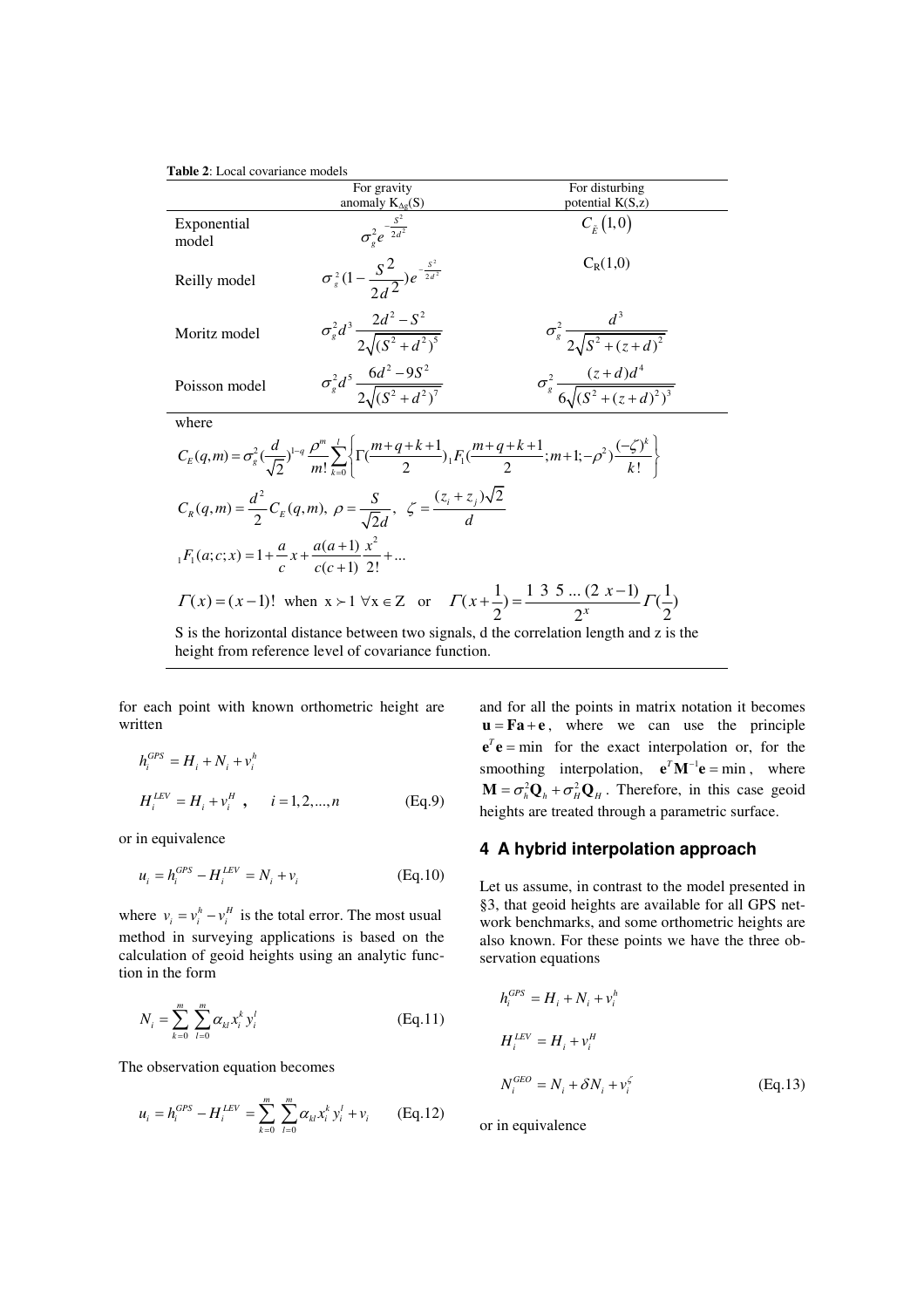$$
h_i^{GPS} - H_i^{LEV} - N_i^{ GEO} = \delta N_i + v_i
$$
 (Eq.14)

where  $v_i = v_i^h - v_i^h - v_i^v$ . The correction term  $\delta N_i$  can be decomposed in the form (Kotsakis and Sideris, 1999)

$$
\delta N_i = \mathbf{f}_i^T \mathbf{a} + s_i \tag{Eq.15}
$$

where  $\mathbf{f}_i^T \mathbf{a}$  and  $s_i$  are the trend and signal components, and by using matrix notation in order to combine the points of the network with the triple information, we obtain

$$
\mathbf{u} = \mathbf{F}\mathbf{a} + \mathbf{s} + \mathbf{v} \tag{Eq.16}
$$

The adjustment is carried out by applying the least squares principle

$$
\mathbf{v}^T \mathbf{M}^{-1} \mathbf{v} + \mathbf{s}^T \mathbf{K}^{-1} \mathbf{s} = \min \tag{Eq.17}
$$

where  $\mathbf{M} = \sigma_h^2 \mathbf{Q}_h + \sigma_H^2 \mathbf{Q}_H + \sigma_N^2 \mathbf{Q}_N$ . Then, the integrated adjustment model

$$
h_i^{GBS} = H_i + N_i + v_i^h
$$
  
\n
$$
H_i^{LEV} = H_i + v_i^H
$$
  
\n
$$
\tilde{N}_i^{GEO} = N_i^{GEO} - \delta \hat{N}_i = N_i + v_i^{\zeta}
$$
 (Eq.18)

can be used to the overall "observations" of the network for the estimation of orthometric and geoid heights, where the corrections  $\delta \hat{N}_i = \mathbf{f}_i^T \hat{\mathbf{a}} + \hat{s}_i$  are calculated by using the values  $\hat{\mathbf{a}}$  and  $\hat{s}_i$ .

## **5 System theory in gravity field modeling**

In this section, combination schemes of heterogeneous data in the frequency domain are presented, while a specific example of gravimetric and GPS/Leveling geoid heights is given. Moreover, the similarities and differences between system theory and LSC are outlined, in order to show the physical relation between all methods presented in this work.

Spectral methods, and FT in particular, have been extensively used since the beginning of the 70's for the solution of the classical boundary value problems of physical geodesy. The key concept for the utilization of FT in geodetic problems lies in the representation of well-known integral formulas (e.g., Stokes' and Vening-Meinesz integrals for the prediction of geoid heights from gravity anomalies

and deflections of the vertical, respectively) as convolution integrals. Since in the spectral domain the convolution of some input signals is replaced by simple multiplication of their spectra, FT and Fast Fourier Transforms (FFT) have been used mainly due to the high-efficiency in terms of time that they offer compared to the usual integral methods of solving geodetic boundary value problems. Despite the gain in processing time, FFT methods carry some disadvantages, among which the main ones are: a) the need for regularly spaced (i.e., gridded) data, b) the inability to predict the estimation error for the output signal and c) the prerequisite of having a single input and a single output signal. On the other hand, the leading estimation method in physical geodesy, i.e., LSC, which was previously discussed in the frame of height combination schemes, allows the use of multiple input signals and irregularly distributed data, while it provides an optimal, under the Wiener-Kolmogorov principle, estimate of the output signal with simultaneous estimation of the full variance-covariance matrix of the output signal error (Moritz 1980).

Nevertheless, especially in modern day geodetic applications with the hundreds of thousands of altimetric, gravimetric and space borne gravity field related data, the application of LSC has become cumbersome. Therefore, a frequency domain equivalent to LSC has been developed employing system theory. The latter has been traditionally used in signal processing and signal transmission methods as well as in various applications of electrical engineering. The first, who proposed a solution of geodetic boundary value problems in the frequency domain employing system theory was Sideris (1996), who presented the general scheme for the use of a system with multiple input and multiple outputs (Multiple Input Multiple Output System Theory – MIMOST). Numerical solutions and examples of using MIMOST methods for the estimation of geoid heights, gravity anomalies, deflections of the vertical, the quasi-stationary sea surface topography from heterogeneous noisy data as well as in combined gravimetric and GPS geoid solutions have been presented in several papers (see, e.g., Andritsanos 2000; Andritsanos et al. 2001, 2004; Andritsanos and Tziavos 2002; Vergos et al. 2005).

A MIMOST system with two input signals and a single output is presented in Figure 1, where an example of gravimetric and GPS/Leveling geoid heights combination is presented for the prediction of combined geoid heights. In many cases, since specific information for the input signal noise is not available, simulated noises are generated as input error under the assumption of white noise. It should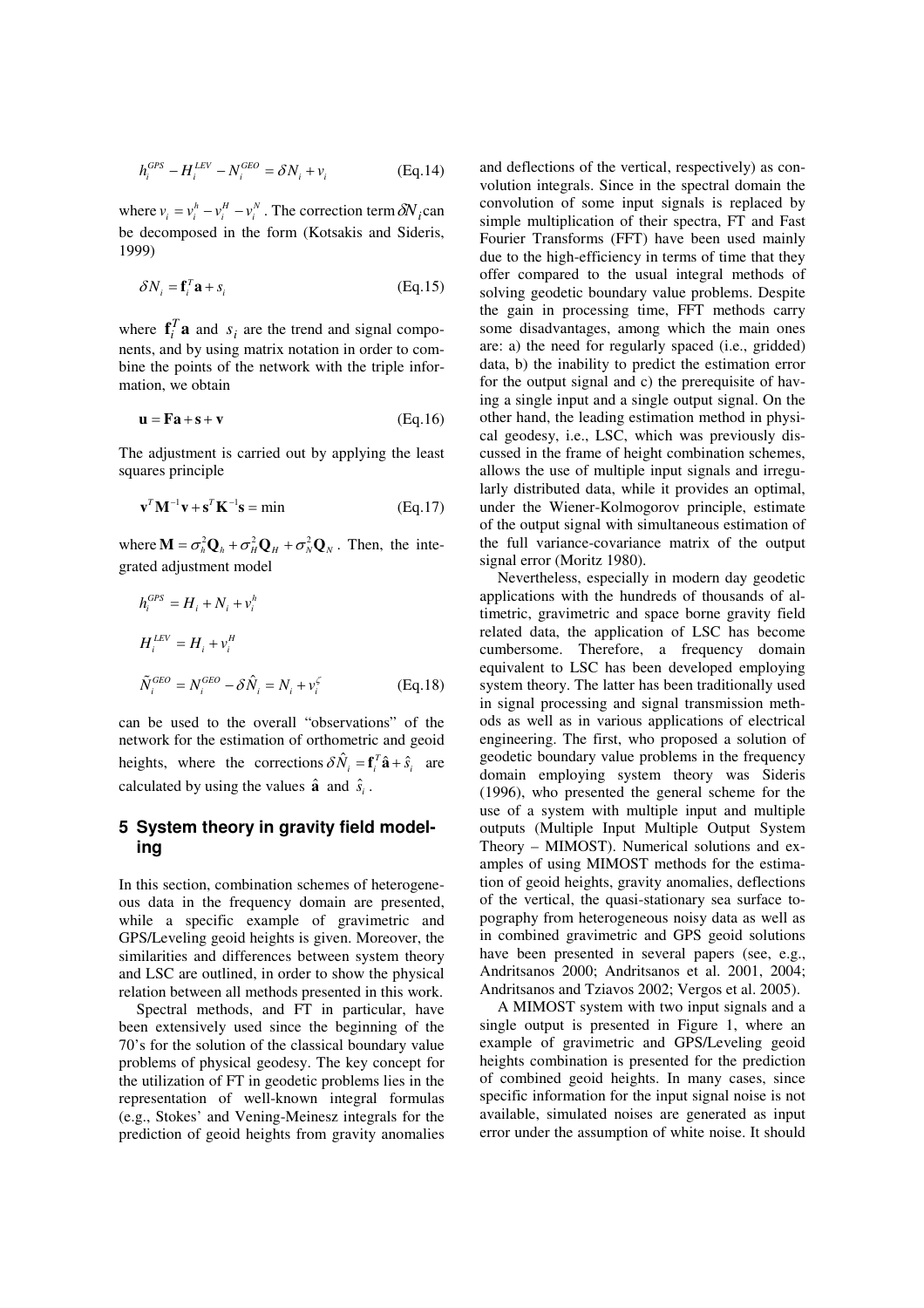

Figure 1: A dual-input single output system for the prediction of geoid heights.

be noted that as shown by Andritsanos et al. (2001) in the case of repeat altimetric missions an estimation of the input error Power Spectral Density (PSD) function can be directly evaluated using this successive information. The final solutions and the error PSD function of the MIMOST method are calculated according to the following equations:

$$
\hat{\mathbf{N}}_{o} = \begin{bmatrix}\mathbf{H}_{\hat{N}N^{sr}} & \mathbf{H}_{\hat{N}N^{GR}}\end{bmatrix} \\ \begin{bmatrix}\begin{bmatrix}\mathbf{P}_{N_{o}^{sr}N_{o}^{sr}} & \mathbf{P}_{N_{o}^{sr}N_{o}^{GR}} \\ \mathbf{P}_{N_{o}N_{o}^{sr}} & \mathbf{P}_{N_{o}^{GR}N_{o}^{GR}}\end{bmatrix}\end{bmatrix} - \begin{bmatrix}\begin{bmatrix}\mathbf{P}_{m^{sr}m^{sr}} & 0 \\ 0 & \mathbf{P}_{m^{GR}m^{GR}}\end{bmatrix}\end{bmatrix}\begin{bmatrix}\begin{bmatrix}\mathbf{E}_{\mathbf{q}},\mathbf{19}\end{bmatrix} \\ \begin{bmatrix}\mathbf{P}_{N_{o}^{sr}N_{o}^{sr}} & \mathbf{P}_{N_{o}^{sr}N_{o}^{GR}} \\ \mathbf{P}_{N_{o}uN_{o}^{sr}} & \mathbf{P}_{N_{o}^{GR}N_{o}^{GR}}\end{bmatrix}^{-1} \begin{bmatrix}\mathbf{N}_{o}^{sr} \\ \mathbf{N}_{o}^{GR}\end{bmatrix}\end{bmatrix}
$$

$$
\mathbf{P}_{ee} = \left\{ \begin{bmatrix} \mathbf{H}_{\hat{N}N^{sr}} & \mathbf{H}_{\hat{N}N^{OPS}} \end{bmatrix} \begin{bmatrix} \mathbf{P}_{N_{o}^{sr}N_{o}^{sr}} & \mathbf{P}_{N_{o}^{sr}N_{o}^{or}} \end{bmatrix} - \begin{bmatrix} \mathbf{P}_{m^{sr}m^{sr}} & 0 \\ 0 & \mathbf{P}_{m^{OPS}}m^{OPS} \end{bmatrix} \right\} - \begin{bmatrix} \mathbf{\hat{H}}_{\hat{N}_{o}N_{o}^{sr}} & \mathbf{\hat{H}}_{N_{o}N_{o}^{or}} \end{bmatrix} \begin{bmatrix} \mathbf{P}_{N_{o}^{sr}N_{o}^{sr}} & \mathbf{P}_{N_{o}^{sr}N_{o}^{or}} \end{bmatrix} \begin{bmatrix} \mathbf{P}_{N_{o}^{sr}N_{o}^{sr}} & \mathbf{P}_{N_{o}^{sr}N_{o}^{or}} \end{bmatrix} \begin{bmatrix} \mathbf{F}_{N_{o}N_{o}^{sr}} & \mathbf{P}_{N_{o}^{or}N_{o}^{or}} \end{bmatrix}
$$
\n
$$
\left( \begin{bmatrix} \mathbf{H}^{*}_{\hat{N}N^{sr}} \\ \mathbf{H}^{*}_{\hat{N}N^{or}} \end{bmatrix} - \begin{bmatrix} \hat{\mathbf{H}}^{*}_{\hat{N}_{o}N_{o}^{sr}} \\ \hat{\mathbf{H}}^{*}_{\hat{N}_{o}N_{o}^{or}} \end{bmatrix} \right) \begin{bmatrix} \hat{H}_{\hat{N}_{o}N_{o}^{sr}} & \hat{H}_{\hat{N}_{o}N_{o}^{or}} \end{bmatrix}
$$
\n
$$
\begin{bmatrix} \mathbf{P}_{m^{sr}m^{sr}} & 0 \\ 0 & \mathbf{P}_{m^{OPS}m^{OPS}} \end{bmatrix} \begin{bmatrix} \mathbf{H}^{*}_{\hat{N}N^{sr}} \\ \mathbf{H}^{*}_{\hat{N}N^{or}} \end{bmatrix}
$$

where  $\hat{\mathbf{N}}_o$  is the combined geoid estimation,  $N^{gr}$ and *N*  $N^{GPS}$  are the pure gravimetric and GPS/Leveling signals respectively,  $N_o^{gr}$  and  $N_o^{GPS}$ are the gravimetric and GPS/Leveling observations,  $m^{gr}$  and  $m^{GPS}$  are the input noises,  $H_{xy}$  is the theoretical operator that connects the pure input and output signals,  $\hat{\mathbf{H}}_{x_0, y_0}$  is the optimum frequency impulse

response function,  $P_{\hat{e}\hat{e}}$  is the error PSD function, *e* is the noise of the output signal and the  $*$  denotes complex conjugate of the matrix under consideration.

If we substitute the vector of observation and estimation signals with

$$
\mathbf{Y}_o = \begin{bmatrix} N_o^{gr} \\ N_o^{GPS} \end{bmatrix}; \quad \mathbf{X}_o = [N_o], \tag{Eq.21}
$$

then Eqs. 19 and 20 can be written in matrix notation as

$$
\hat{\mathbf{X}}_{o} = \hat{\mathbf{H}}_{X_{o}Y_{o}} \mathbf{Y}_{o} = \mathbf{P}_{XY} \mathbf{P}_{Y_{o}Y_{o}}^{-1} \mathbf{Y}_{o} = \n= \mathbf{H}_{XY} (\mathbf{P}_{Y_{o}Y_{o}} - \mathbf{P}_{mm}) \mathbf{P}_{Y_{o}Y_{o}}^{-1} \mathbf{Y}_{o}
$$
\n(Eq.22)

$$
\mathbf{P}_{\hat{e}\hat{e}} = \left[\mathbf{H}_{XY} \left(\mathbf{P}_{Y_c Y_c} - \mathbf{P}_{mm}\right) - \right. \\
\left. - \hat{\mathbf{H}}_{X_c Y_c} \mathbf{P}_{Y_c Y_c} \right] \left(\mathbf{H}_{XY}^{*T} - \hat{\mathbf{H}}_{X_c Y_c}^{*T}\right) + \\
+ \hat{\mathbf{H}}_{X_c Y_c} \mathbf{P}_{mm} \mathbf{H}_{XY}^{*T}
$$
\n(Eq.23)

where and the theoretical operator impulse response function is

$$
\mathbf{H}_{XY} = \mathbf{P}_{XY}\mathbf{P}_{YY}^{-1} \tag{Eq.24}
$$

In order to see the equivalence with space domain least squares collocation, lets assume that we have a stationary, isotropic random input signal described by the vector

$$
\mathbf{y} = \begin{bmatrix} N^{sr} \\ N^{GPS} \end{bmatrix} \tag{Eq.25}
$$

and that there exists a linear estimator  $h(x, y)$  (represented by  $h$  for simplicity) which relates the input signal *y* with the output signal *x*, i.e.,